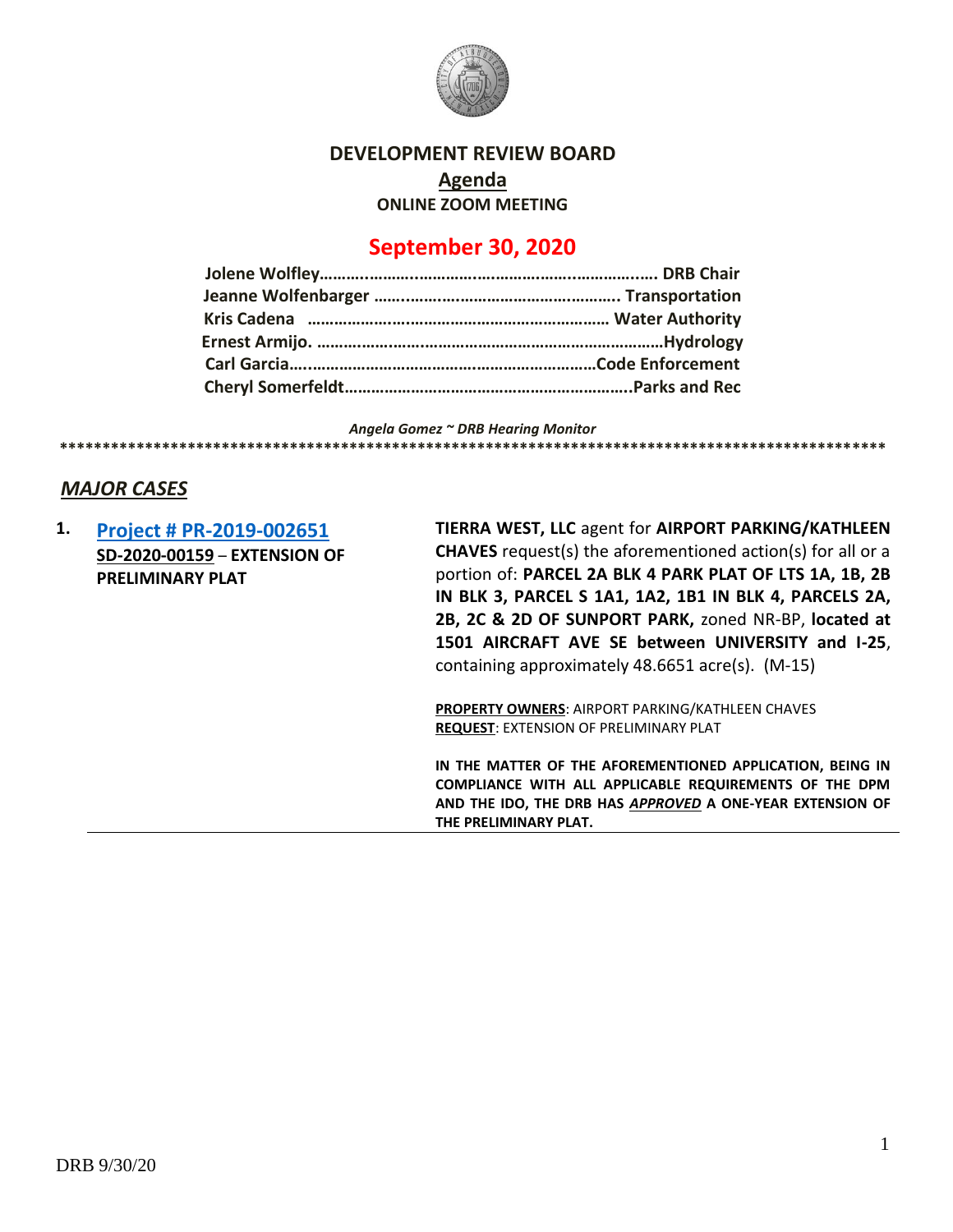**2**. **[Project #PR-2019-002277](http://data.cabq.gov/government/planning/DRB/PR-2019-002277/DRB%20Submittals/PR-2019-002277_Oct_9_2019/Application/03662-SITE%20PLAN.pdf) (1002962)** SI-2019-00246 **– SITE PLAN**

**RESPEC** agent(s) for **RAINBOW PASEO, LLC** request(s) the aforementioned action(s) for all or a portion of **TRACT A PLAT OF TRACTS A, B AND C CANTATA AT THE TRAILS UNIT 2 (BEING A REPLAT OF TRACT OS-4 THE TRAILS UNIT 2 & TRACT A TAOS AT THE TRAILS UNIT 2**)**,** zoned R-ML, located on **OAKRIDGE ST NW between OAKRIDGE ST NW and TREE LINE AVE NW**, containing approximately 3.26 acre(s). (C-9) *[Deferred from 8/15/19, 10/9/19, 12/4/19, 2/5/20, 3/4/20, 4/15/20, 6/3/20, 8/5/20]*

**PROPERTY OWNERS**: RV LOOP LLC **REQUEST**: 52 UNIT TOWNHOME DEVELOPMENT

**DEFERRED TO OCTOBER 14TH 2020.**

**3. [Project # PR-2020-004030](http://data.cabq.gov/government/planning/DRB/PR-2020-004030/DRB%20Submittals/PR-2020-004030_Aug_5_2020_Supp/Application/DRB%20Resubmittal%207.31.2020/) (1002566, 1004501, 1004503) SI-2020-00540** - **SITE PLAN**

**TIERRA WEST, LLC** agent(s) for **CALABACILLAS GROUP C/O DONALD HARVILLE** request(s) the aforementioned action(s) for all or a portion of: **A-12 & A-13,** zoned MX-M, **located at GOLF COURSE RD NW between GOLF COURSE RD NW, BLACK ARROYO and WESTSIDE BLVD** containing approximately 8.77 acre(s). (A-12,13)*[Deferred from 7/22/20, 8/5/20, 8/26/20]*

**PROPERTY OWNERS**: CALABACILLAS GROUP C/O DONALD HARVILLE **REQUEST**: SITE PLAN FOR APARTMENT WITH MORE THAN 50 UNITS

**IN THE MATTER OF THE AFOREMENTIONED APPLICATION, BEING IN COMPLIANCE WITH ALL APPLICABLE REQUIREMENTS OF THE DPM AND THE IDO, WITH THE SIGNING OF THE INFRASTRUCTURE LIST ON**  *SEPTEMBER 30TH , 2020* **THE DRB HAS** *APPROVED* **THE SITE PLAN WITH THE CONDITION FROM PARKS AND RECREATION FOR A NOTE FOR 5- 6C AND 5B INDICATING ORGANIC MULCH AND TREE CANOPY AS DISCUSSED. FINAL SIGN-OFF IS DELEGATED TO THE WATER AUTHORITY FOR EXECUTION OF THE DEVELOPMENT AGREEMENT, AND TO PLANNING FOR THE 15 FT LANDSCAPE BUFFER AS DISCUSSED.**

#### **4. [PR-2019-003169](http://data.cabq.gov/government/planning/DRB/PR-2019-003169/DRB%20Submittals/PR-2019-003169_Aug_5_2020_Supplemental/Application/)**

**SD-2020-00115** – **PRELIMINARY PLAT VA-2020-00192** – **TEMPORARY DEFERRAL OF SIDEWALK** *(Sketch Plat 12/18/19)*

**RON HENSLEY/THE GROUP** agent(s) for **CLEARBOOK INVESTMENTS INC.** request(s) the aforementioned action(s) for all or a portion of: **01 UNIT 3 ATRISCO GRANT EXC NW'LY POR TO R/W,** zoned MX-M, **located at SAGE RD between COORS and 75TH ST**, containing approximately 9.56 acre(s). (L-10)*[Deferred from 7/22/20, 8/5/20, 9/2/20]*

**PROPERTY OWNERS**: CLEARBOOK INVESTMENTS INC, HENRY SCOTT TRUSTEE HENRY RVT **REQUEST**: SUBDIVISION OF TRACT INTO 62 LOTS AND 2 TRACTS AND SIDEWALK DEFERRAL

**DEFERRED TO NOVEMBER 18TH , 2020.**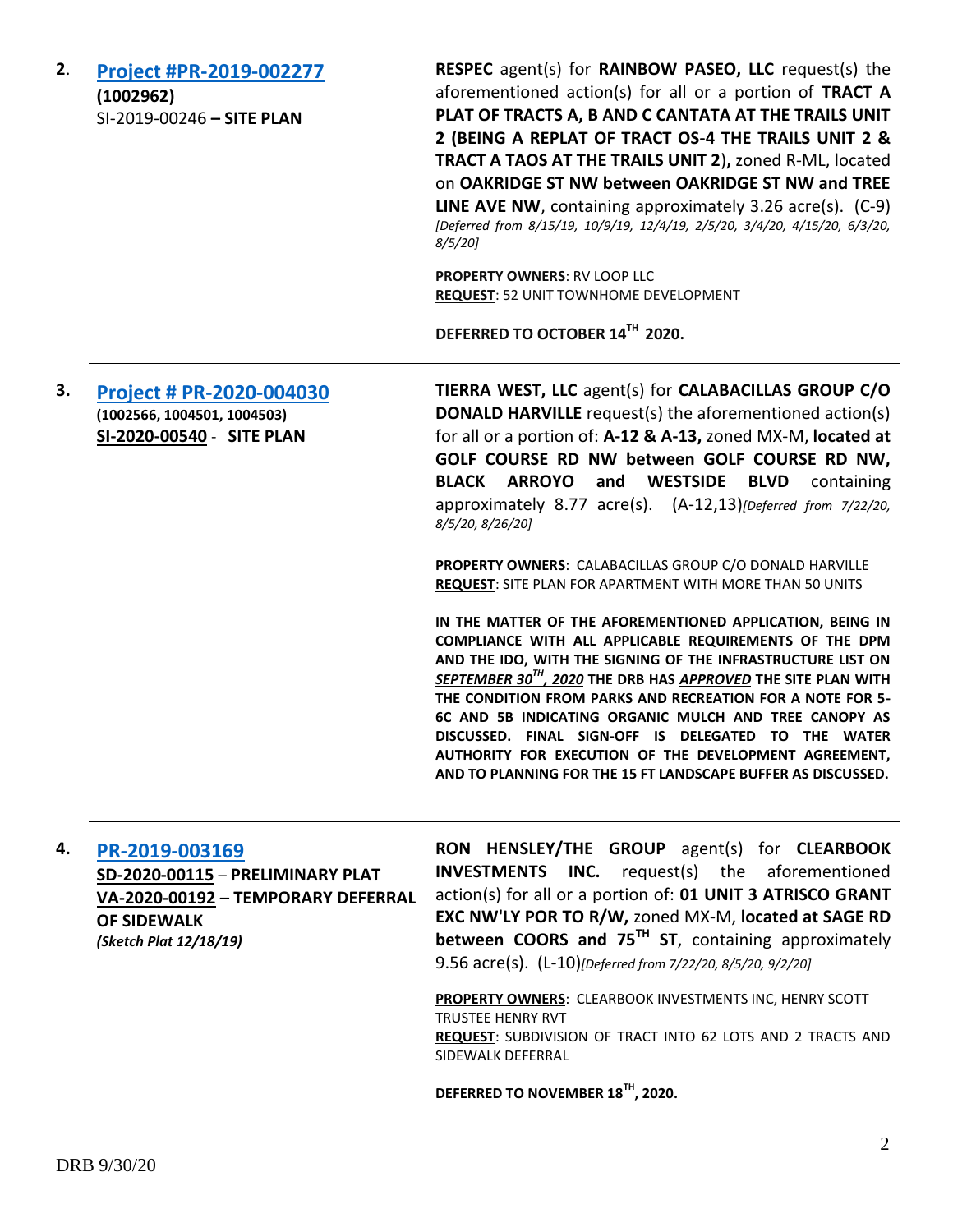| 5. | <b>Project # PR-2020-004465</b><br>SD-2020-00163 - PRELIMINARY/FINAL<br><b>PLAT</b> | ALDRICH LAND SURVEYING agent(s) for JEANETTE L.<br>MONAHAN, TRUSTEE - MONAHAN FAMILY TRUST<br>request(s) the aforementioned action(s) for all or a portion<br>of: LOTS 15 & 16 BLOCK 14, RAYNOLDS ADDITION, zoned<br>R-ML, located at 1105 SILVER AVE SW between 11 <sup>th</sup> ST SW<br>and $12^{Th}$ ST SW, containing approximately 0.1616 acre(s).<br>$(K-13)$<br><b>PROPERTY OWNERS: MONAHAN FAMILY TRUST</b><br><b>REQUEST: LOT LINE ELIMINATION</b><br>DEFERRED TO OCTOBER 14TH, 2020.                                                                                                                                                                                                             |
|----|-------------------------------------------------------------------------------------|-------------------------------------------------------------------------------------------------------------------------------------------------------------------------------------------------------------------------------------------------------------------------------------------------------------------------------------------------------------------------------------------------------------------------------------------------------------------------------------------------------------------------------------------------------------------------------------------------------------------------------------------------------------------------------------------------------------|
| 6. | PR-2020-003455<br>SI-2020-00824 - FINAL SITE PLAN<br><b>SIGN-OFF</b>                | <b>CONSENSUS PLANNING agent(s) for DYNAMIC INVESTORS</b><br>request(s) the aforementioned action(s) for all or a portion<br>of: B-3-A, KOA, UNIT 2, zoned PD, located at 540 PAISANO<br>STREET NE between JUAN TABO BLVD and I-40, containing<br>approximately 5.04 acre(s). (K-22) [Deferred from 9/2/20, 9/16/20]<br>PROPERTY OWNERS: DYNAMIC INVESTORS INC<br><b>REQUEST: FINAL SIGN-OFF OF EPC APPROVED SITE PLAN</b><br>IN THE MATTER OF THE AFOREMENTIONED APPLICATION, BEING IN<br>COMPLIANCE WITH ALL APPLICABLE REQUIREMENTS OF THE DPM<br>AND THE IDO, WITH THE SIGNING OF THE INFRASTRUCTURE LIST ON<br>SEPTEMBER 30 <sup>TH</sup> , 2020, THE DRB HAS APPROVED THE FINAL SITE PLAN<br>SIGN-OFF. |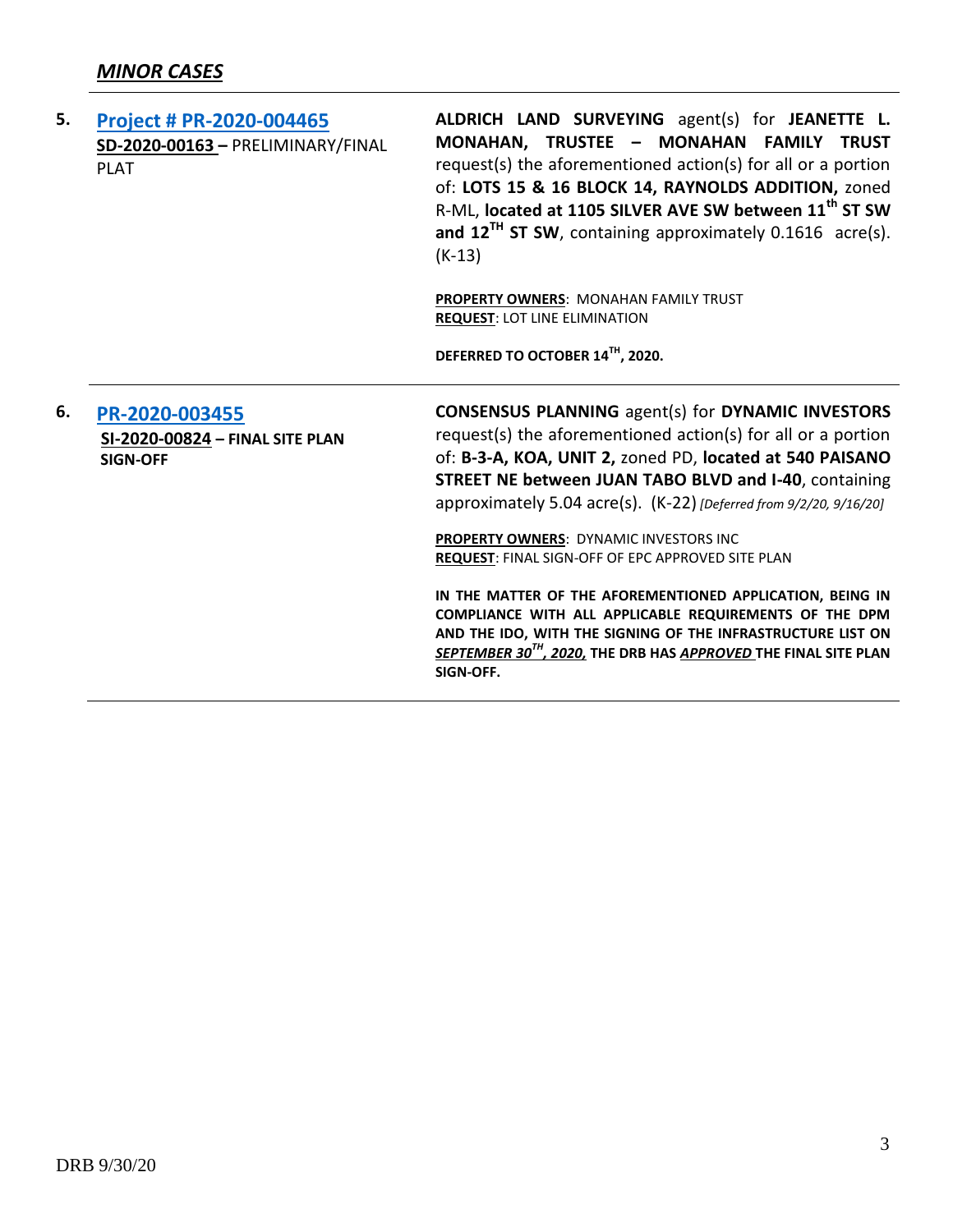### **7. [Project # PR-2019-002928](http://data.cabq.gov/government/planning/DRB/PR-2019-002928/DRB%20Submittals/PR-2019-002928_May_13_2020/Application/FINAL%20PLAT%20LOTS%2043-A%20THRU%2047-B%20BLOCK%204%20PARADISE%20HEIGHTS%20UNIT%204.pdf)**

**VA-2020-00107** – **STREET WIDTH VARIANCE SD-2020-00074** – **PRELIMINARY/FINAL PLAT SD-2020-00072 – VACATION OF PUBLIC EASEMENT SD-2020-00075 – VACATION OF PUBLIC EASEMENT**

*(Sketch Plat 10/9/19)*

**COMMUNITY SCIENCES CORPORATION** agent(s) for **JOHN R. DeBASSIGE FOR RIGHT ANGLE HOMES BY DeBASSIGE** request(s) the aforementioned action(s) for all or a portion of: **LOTS 43 THRU 47, BLOCK 4 UNIT 4, PARADISE HEIGHTS,**  zoned R-1A, located on **BROOKLINE DR. NW between ARDMORE AVE NW and ENDEAVOR RD NW**, containing approximately 1.1320 acre(s). (A-10)*[Deferred from 4/29/20, 5/13/20, 6/24/20, 8/26/20]*

**PROPERTY OWNERS**: JOHN DeBASSIGE FOR RIGHT ANGLE HOMES BY DeBASSIGE **REQUEST**: DIVIDE 5 EXISTING LOTS INTO 10 NEW LOTS, VACATE

EXISTING EASEMENTS

**IN THE MATTER OF THE AFOREMENTIONED APPLICATION, BEING IN COMPLIANCE WITH ALL APPLICABLE REQUIREMENTS OF THE DPM AND THE IDO, THE DRB HAS** *APPROVED* **THE VARIANCE.** 

**IN THE MATTER OF THE AFOREMENTIONED APPLICATION, BEING IN COMPLIANCE WITH ALL APPLICABLE REQUIREMENTS OF THE DPM AND THE IDO, WITH THE SIGNING OF THE INFRASTRUCTURE LIST ON** *SEPTEMBER 30, 2020,* **THE DRB HAS** *APPROVED* **THE PRELIMINARY/FINAL PLAT. FINAL SIGN OFF IS DELEGATED TO THE WATER AUTHORITY FOR EXECUTION OF THE SERVICE CONNECTION AGREEMENT AND TO PLANNING FOR UTILITY COMPANIES SIGNATURES, AMAFCA SIGNATURE, AGIS DXF AND FOR PROJECT NUMBER AND APPLICATION NUMBERS TO BE INDICATED ON THE PLAT.**

**IN THE MATTER OF THE AFOREMENTIONED APPLICATIONs, BEING IN COMPLIANCE WITH ALL APPLICABLE REQUIREMENTS OF THE DPM AND THE IDO, THE DRB HAS** *APPROVED* **THE VACATIONS AS SHOWN ON EXHIBIT B IN THE PLANNING FILE PER SECTION 14-16-6(K) OF THE IDO.**

**8. [PR-2020-003626](http://data.cabq.gov/government/planning/DRB/PR-2020-003626/DRB%20Submittals/PR-2020-003626_July_15_2020/Application/PR%202020-003626%20PRELIM%20FINAL%20PLAT.pdf) SD-2020-00130 – PRELIMINARY/FINAL PLAT** *(Sketch Plat 4/22/20)*

**ARCH + PLAN LAND USE CONSULTANTS** agent(s) for **JULIAN & SUSANA CULL** request(s) the aforementioned action(s) for all or a portion of: **7A & 7B, VAN CLEAVE ACRES** zoned R-A, located at **1540 VAN CLEAVE NW between SAN ISIDRO ST and GRIEGOS LATERAL**, containing approximately 0.8233 acre(s). (G-13) *[Deferred from 7/15/20, 7/29/20, 8/12/20, 9/2/20]*

**PROPERTY OWNERS**: JULIAN & SUSANA CULL **REQUEST**: LOT LINE ADJUSTMENT BETWEEN 2 EXISTING LOTS

**DEFERRED TO OCTOBER 14TH , 2020.**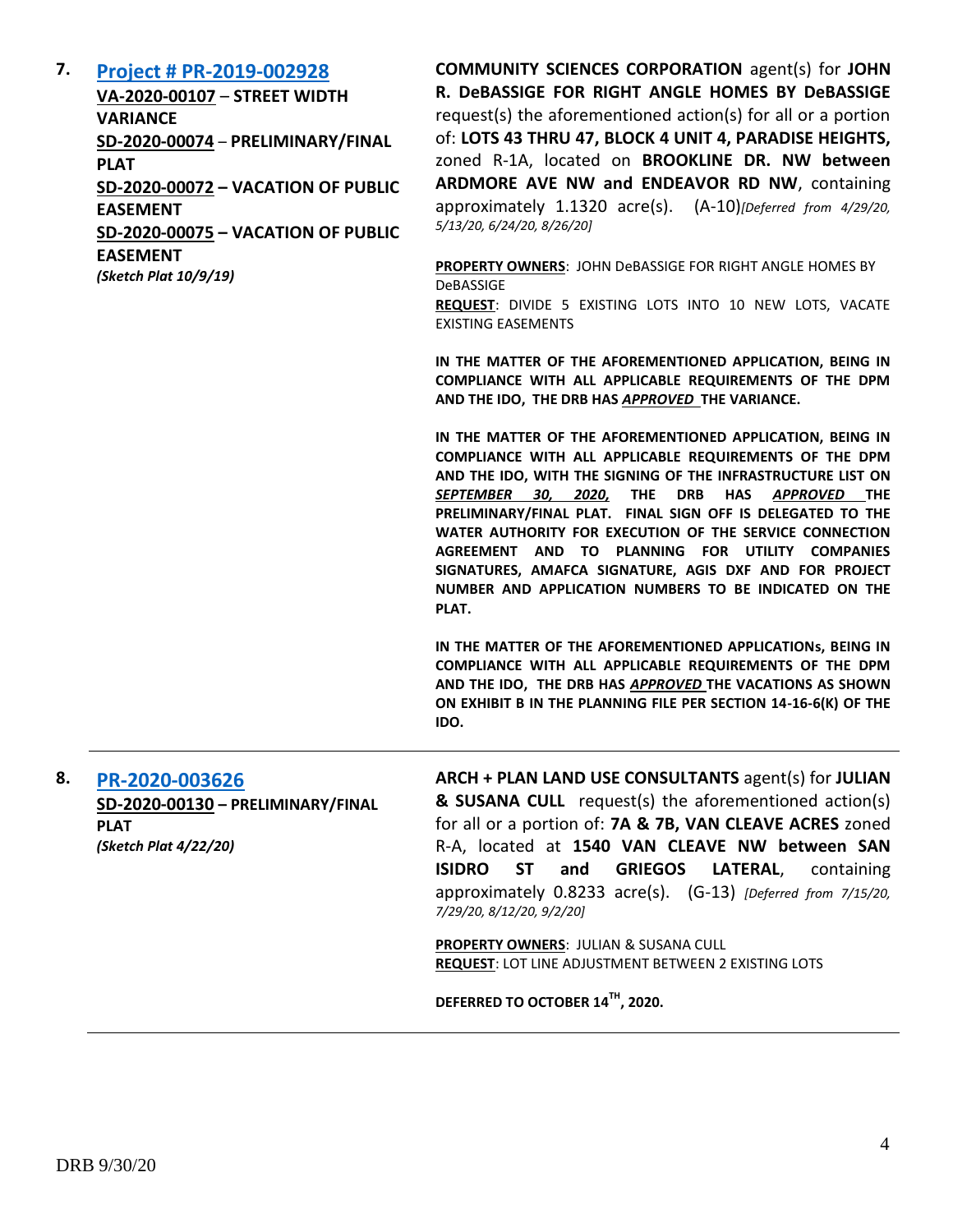| 9.  | PR-2019-002905<br>SD-2020-00132 - PRELIMINARY/FINAL<br><b>PLAT</b><br>(Sketch Plat 1/15/20)                                                                            | ARCH + PLAN LAND USE CONSULTANTS agent(s) for<br>SUNPORT PARK HOSPITALITY LLC<br>request(s) the<br>aforementioned action(s) for all or a portion of: 2-A-2,<br>SUNPORT PARK, zoned NR-BP, located at WOODWARD RD<br>between UNIVERSITY BLVD and TRANSPORT ST, containing<br>approximately 2.0473 acre(s). (M-15) [Deferred from 7/15/20,<br>7/29/20, 8/19/20, 9/16/20]                                                                                                                                          |
|-----|------------------------------------------------------------------------------------------------------------------------------------------------------------------------|-----------------------------------------------------------------------------------------------------------------------------------------------------------------------------------------------------------------------------------------------------------------------------------------------------------------------------------------------------------------------------------------------------------------------------------------------------------------------------------------------------------------|
|     |                                                                                                                                                                        | <b>PROPERTY OWNERS: SUNPORT PARK HOSPITALITY LLC</b><br>REQUEST: CREATE 2 LOTS FROM 1 EXISTING LOT, GRANT ADDITIONAL<br>RECIPROCAL CROSS ACCESS, DRAINAGE EASEMENT                                                                                                                                                                                                                                                                                                                                              |
|     |                                                                                                                                                                        | IN THE MATTER OF THE AFOREMENTIONED APPLICATION,<br>BEING IN COMPLIANCE WITH ALL APPLICABLE REQUIREMENTS<br>OF THE DPM AND THE IDO, THE DRB HAS APPROVED THE<br>PRELIMINARY/FINAL PLAT. FINAL SIGN OFF IS DELEGATED TO<br>THE WATER AUTHORITY FOR WATER AND SEWER EASEMENT<br>LANGUAGE UPDATE TO REFERENCE SOLE PROPERTY<br>BENEFICIARY AND TO PLANNING FOR UTILITY COMPANIES<br>SIGNATURES, AMAFCA SIGNATURE, AGIS DXF AND FOR<br>PROJECT NUMBER AND APPLICATION NUMBER TO BE<br><b>INDICATED ON THE PLAT.</b> |
| 10. | <b>Project # PR-2019-002607</b><br>SD-2020-00026 - PRELIMINARY/FINAL<br><b>PLAT</b><br>SD-2020-00107 - VACATION OF PRIVATE<br><b>EASEMENT</b><br>(Sketch Plat 7/17/19) | ARCH+ PLAN LAND USE CONSULTANTS agent(s) for JOHN<br><b>O. PEARSON</b> request(s) the aforementioned action(s) for all<br>or a portion of: LOT 8-B PLAT OF LOTS 8-A & 8-B UNIT 1<br>ALVARADO GARDENS CONT 0.8967 AC, zoned R-A, located<br>on RIO GRANDE BLVD between ARTESANOS CT and<br><b>CAMPBELL RD</b> , containing approximately 0.8967 acre(s).                                                                                                                                                         |

*8/26/20, 9/16/20]*

*(Sketch Plat 7/17/19)*

**PROPERTY OWNERS**: JOHN D PEARSON **REQUEST**: CREATE 2 LOTS FROM 1 EXISTING LOT

(G-13) *[Deferred from 1/29/20, 2/26/20, 4/8/20, 5/20/20, 7/8/20, 7/29/20,* 

**DEFERRED TO OCTOBER 14TH , 2020.**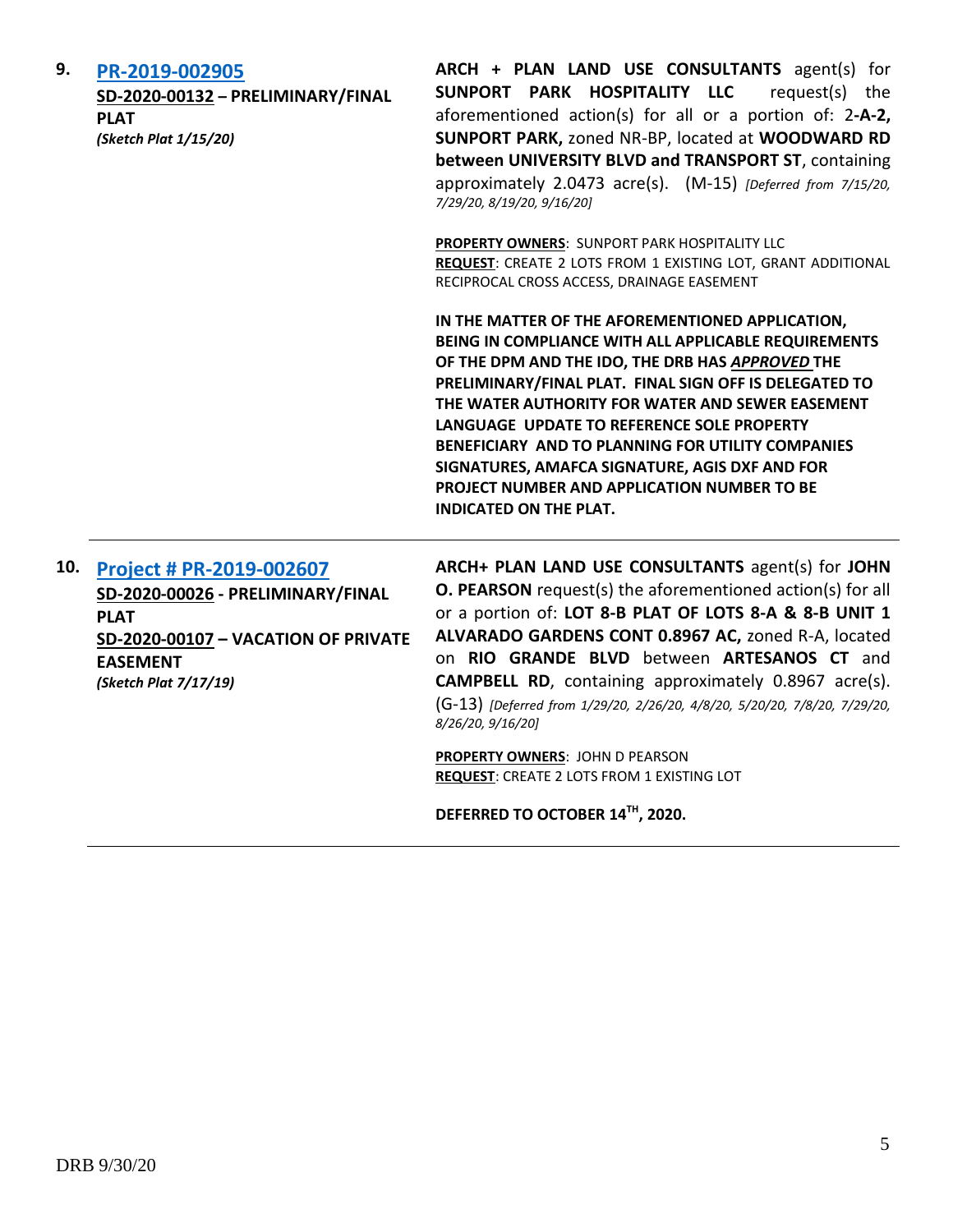**11. [Project # PR-2020-004180](http://data.cabq.gov/government/planning/DRB/PR-2020-004180/DRB%20Submittals/PR-2020-004180_Sep_23_2020/Application/Submittal%20Pkg_8.28.20.pdf)**

**VA-2020-00289 – BULK LAND VARIANCE SD-2020-00151 - PRELIMINARY/FINAL PLAT** *(Sketch Plat 8/5/20)*

**BOHANNAN HUSTON/MICHAEL BALASKOVITS** agent for **MESA DEL SOL INVESTMENTS, LLC** request(s) the aforementioned action(s) for all or a portion of: **A-1-A-1, MESA DEL SOL INNOVATION PARK,** zoned PC, located **SOUTH OF BOBBY FOSTER ROAD, EAST OF I-25, NORTH OF TRACT 3 BULK LAND PLAT of MESA DEL SOL TRACTS 1-15 and WEST OF STATE LAND OFFICE LA SEMILLA PRESERVE,** containing approximately 1673.9117 acre(s). (R14-R17, S14-S17, T15-T17) *[Deferred from 9/23/20]*

#### **PROPERTY OWNERS**: MDS IVESTMENTS

**REQUEST**: CREATE NEW 75 ACRE TRACT FROM EXISTING 1673 ACRE TRACT

**IN THE MATTER OF THE AFOREMENTIONED APPLICATION, BEING IN COMPLIANCE WITH ALL APPLICABLE REQUIREMENTS OF THE DPM AND THE IDO,THE DRB HAS** *APPROVED* **THE BULK LAND VARIANCE AND THE PRELIMINARY/FINAL PLAT WITH FINAL SIGN-OFF DELEGATED TO PLANNING FOR AGIS DXF.**

### *SKETCH PLAT*

**12. [Project # PR-2020-004451](http://data.cabq.gov/government/planning/DRB/PR-2020-004451/DRB%20Submittals/PR-2020-004451_Sept_30_2020/Application/Sketch%20Plat%20Submittal_Lot%207-A_Thomas%20Addition.pdf) PS-2020-00085 -SKETCH PLAT**

**CSI – CARTESIAN SURVEYS, INC.** agent(s) for **LA-Z-BOY FURNITURE GALLERIES** request(s) the aforementioned action(s) for all or a portion of: **LOTS 7 THRU 10, BLOCK 22, THOMAS ADDITION,** zoned MX-M, **located at MONTGOMERY BLVD NE between MOON ST NE and HILTON PL NE**, containing approximately 0.5277 acre(s). (G-20)

**PROPERTY OWNERS**: ENDORPHINS GROUP LLC **REQUEST**: SKETCH PLAT REVIEW AND COMMENT

**THE SKETCH PLAT WAS REVIEWED AND COMMENTS WERE PROVIDED**